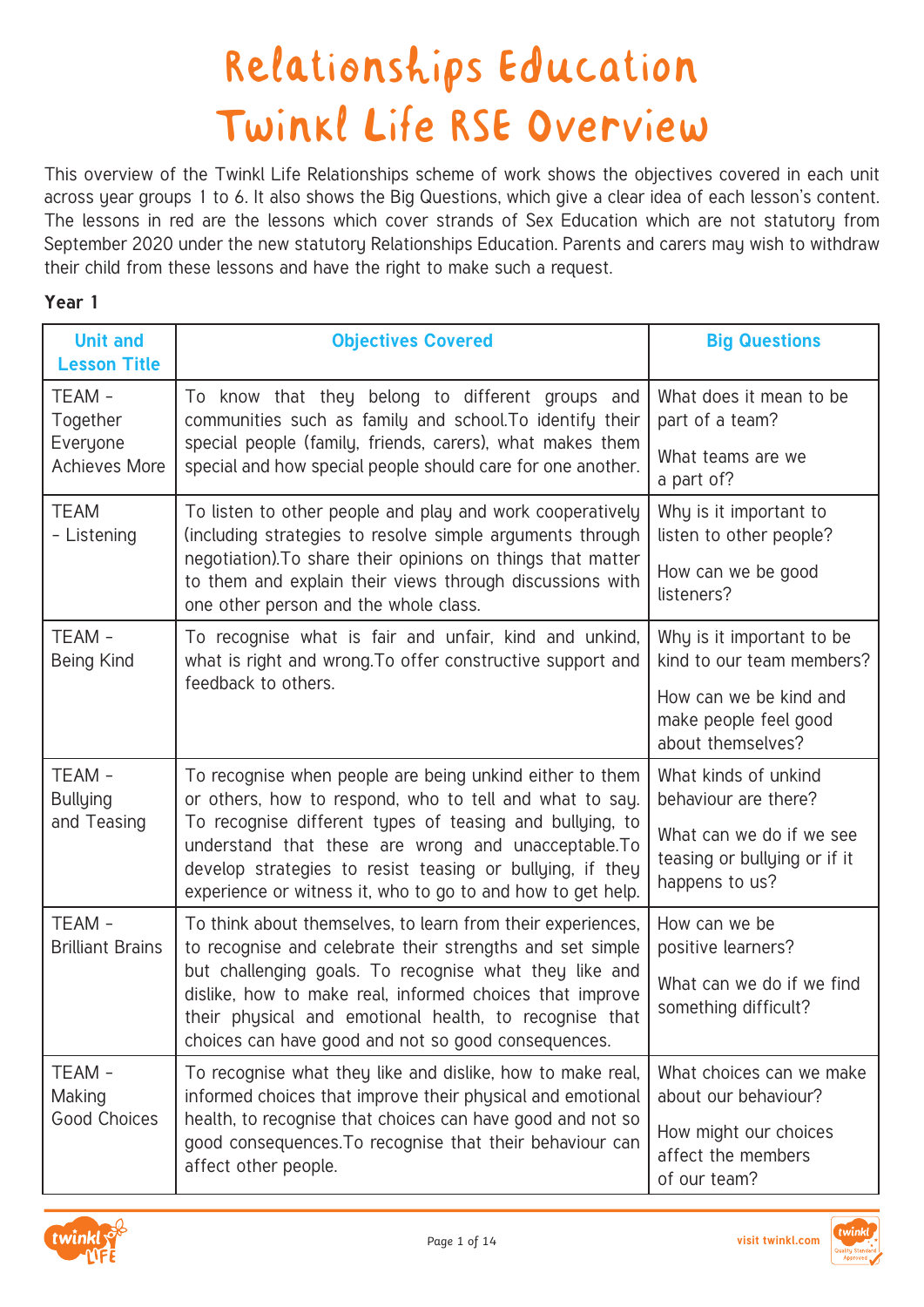| <b>Unit and Lesson Title</b>            | <b>Objectives Covered</b>                                                                                                                                                                                       | <b>Big Questions</b>                                                      |
|-----------------------------------------|-----------------------------------------------------------------------------------------------------------------------------------------------------------------------------------------------------------------|---------------------------------------------------------------------------|
| Be Yourself -<br>Marvellous Me          | To think about themselves, to learn from their<br>experiences, to recognise and celebrate their<br>strengths and set simple but challenging goals.                                                              | What makes us special?<br>Why is it important to be<br>kind to ourselves? |
|                                         | To identify ways in which they are all unique;<br>understand that there has never been and will<br>never be another 'them'.                                                                                     |                                                                           |
| Be Yourself - Feelings                  | To know about good and not so good feelings,<br>a vocabulary to describe their feelings to<br>others and to develop simple strategies for<br>managing feelings.                                                 | What are our different<br>feelings called?<br>How can we describe them?   |
|                                         | To think about themselves, to learn from their<br>experiences, to recognise and celebrate their<br>strengths and set simple but challenging goals.                                                              |                                                                           |
| Be Yourself -<br>Things I Like          | To recognise what they like and dislike, how to<br>make real, informed choices that improve their<br>physical and emotional health, to recognise<br>that choices can have good and not so good<br>consequences. | When do we feel happy?<br>What other good feelings<br>do you feel?        |
|                                         | To identify ways in which they are all unique;<br>understand that there has never been and will<br>never be another 'them'.                                                                                     |                                                                           |
| Be Yourself -<br>Uncomfortable Feelings | To communicate their feelings to others, to<br>recognise how others show feelings and how<br>to respond.                                                                                                        | What things make us feel<br>unhappy or cross?<br>What can we do when we   |
|                                         | To share their opinions on things that matter to<br>them and explain their views through discussions<br>with one other person and the whole class.                                                              | have uncomfortable feelings?                                              |
| Be Yourself - Changes                   | To know about change and loss and the<br>associated feelings (including moving home,<br>losing toys, pets or friends).                                                                                          | How does it feel when things<br>change or we lose something<br>precious?  |
|                                         | To know about good and not so good feelings,<br>a vocabulary to describe their feelings to<br>others and to develop simple strategies for<br>managing feelings.                                                 | What can we do to help<br>ourselves and others when<br>this happens?      |
| Be Yourself - Speak Up!                 | To recognise what they like and dislike, how to<br>make real, informed choices that improve their<br>physical and emotional health, to recognise                                                                | Why are our feelings and<br>thoughts important?                           |
|                                         | that choices can have good and not so good<br>consequences.                                                                                                                                                     | How can we explain our<br>thoughts and feelings<br>to others?             |
|                                         | To share their opinions on things that matter to<br>them and explain their views through discussions<br>with one other person and the whole class.                                                              |                                                                           |

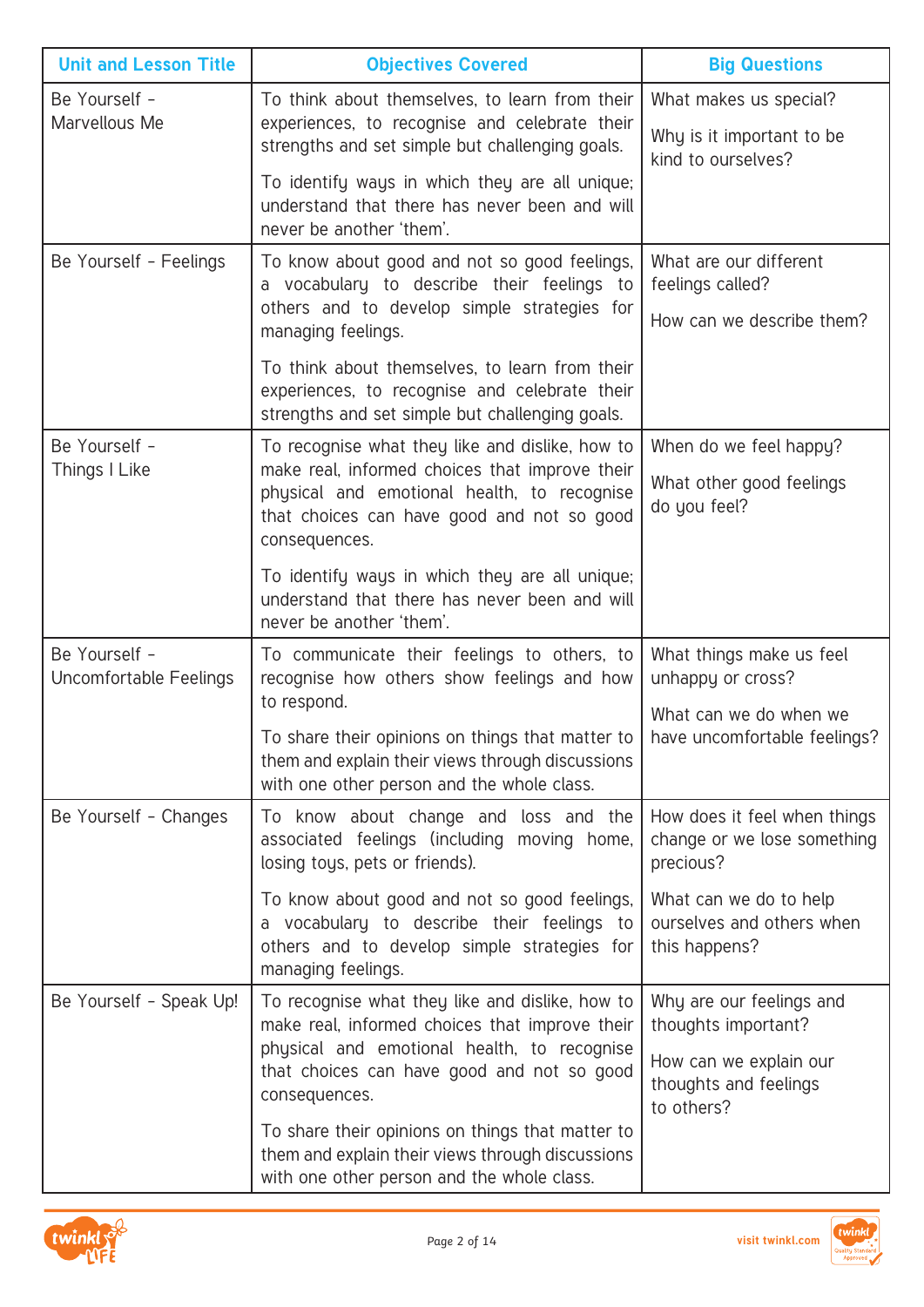| ۰.<br>w<br>× |  |
|--------------|--|
|--------------|--|

| I cal L                                |                                                                                                                                                  |                                                                                     |
|----------------------------------------|--------------------------------------------------------------------------------------------------------------------------------------------------|-------------------------------------------------------------------------------------|
| <b>Unit and</b><br><b>Lesson Title</b> | <b>Objectives Covered</b>                                                                                                                        | <b>Big Questions</b>                                                                |
| VIPs - Who Are<br>Your VIPs?           | To know about people who look after them,<br>their family networks, who to go to if they are<br>worried and how to attract their attention.      | Who are our special people?<br>What makes them special?                             |
|                                        | To identify their special people (family,<br>friends, carers), what makes them special<br>and how special people should care for<br>one another. |                                                                                     |
| VIPs - Families                        | To know about people who look after them,<br>their family networks, who to go to if they are<br>worried and how to attract their attention.      | Why are families important?<br>How do the people in our families<br>make us feel?   |
|                                        | To identify their special people (family,<br>friends, carers), what makes them special<br>and how special people should care for<br>one another. |                                                                                     |
| VIPs - Friends                         | To offer constructive support and feedback<br>to others.                                                                                         | What makes a good friend?                                                           |
|                                        | To communicate their feelings to others,<br>to recognise how others show feelings and<br>how to respond.                                         | How can we be a good friend?                                                        |
| VIPs - Falling Out                     | To listen to other people and play and work<br>cooperatively (including strategies to resolve<br>simple arguments through negotiation).          | Why is it important to treat people<br>fairly, even when we are cross<br>with them? |
|                                        | To recognise that their behaviour can affect<br>other people.                                                                                    | What can we do about arguments<br>and disagreements?                                |
|                                        | To know that people's bodies and feelings<br>can be hurt (including what makes them feel<br>comfortable and uncomfortable).                      |                                                                                     |
| $VIPS -$<br><b>Working Together</b>    | To recognise that their behaviour can affect<br>other people.                                                                                    | What does 'cooperate' mean?                                                         |
|                                        | To listen to other people and play and work<br>cooperatively (including strategies to resolve<br>simple arguments through negotiation).          | How can we cooperate with others?                                                   |
| $VIPS -$<br>Showing You Care           | To communicate their feelings to others,<br>to recognise how others show feelings and<br>how to respond.                                         | Why is it important to let people<br>know that they are special to us?              |
|                                        | offer<br>To<br>constructive<br>support<br>and<br>feedback to other.                                                                              | How can we show our special<br>people that we care?                                 |



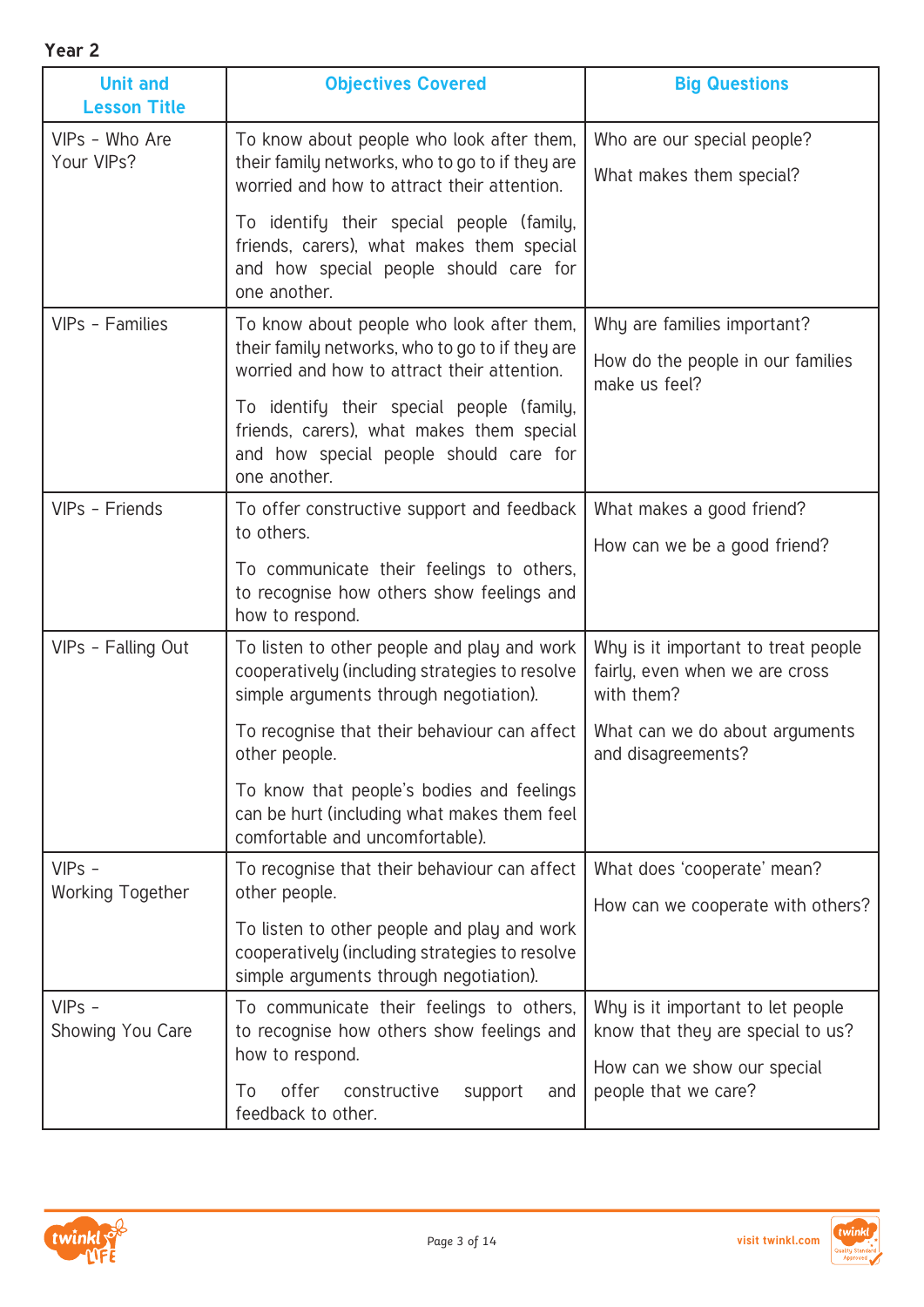| <b>Unit and</b><br><b>Lesson Title</b> | <b>Objectives Covered</b>                                                                                                                                                                                                                                                                                                                                          | <b>Big Questions</b>                                                                                                           |
|----------------------------------------|--------------------------------------------------------------------------------------------------------------------------------------------------------------------------------------------------------------------------------------------------------------------------------------------------------------------------------------------------------------------|--------------------------------------------------------------------------------------------------------------------------------|
| Growing Up -<br><b>Our Bodies</b>      | To know the names for the main parts of the<br>body (including external genitalia) and the<br>bodily similarities and differences between<br>boys and girls.<br>To know about the process of growing from<br>young to old and how people's needs change.                                                                                                           | What are the main parts of<br>our bodies?<br>What are the differences between<br>girls and boys?                               |
| Growing Up<br>$-$ Is It OK?            | To judge what kind of physical contact is<br>acceptable, comfortable, unacceptable and<br>uncomfortable and how to respond (including<br>who to tell and how to tell them).<br>To know the difference between secrets and<br>nice surprises (that everyone will find out<br>about eventually) and the importance of not<br>keeping any secret that makes them feel | What is 'consent' and what are the<br>rules for respecting people's bodies?<br>What should we do if these rules<br>are broken? |
|                                        | uncomfortable, anxious or afraid.<br>To understand what is meant by 'privacy';<br>their right to keep things 'private'; the<br>importance of respecting others' privacy.                                                                                                                                                                                           |                                                                                                                                |
| Growing Up -<br>Pink and Blue          | To learn about ways in which we are unique.<br>To identify and respect the differences and<br>similarities between people.                                                                                                                                                                                                                                         | What is a stereotype?<br>Can we tell what someone is like<br>depending on if they are a boy<br>or a girl?                      |
| Growing Up -<br>Look at Me Now         | To know about the process of growing from   What can we do know that we<br>young to old and how people's needs change.<br>To know about growing and changing and<br>new opportunities and responsibilities that<br>increasing independence may bring.                                                                                                              | couldn't do last year?<br>What will we be able to do<br>next year?                                                             |
| Growing Up -<br>Getting Older          | To know about the process of growing from<br>young to old and how people's needs change.<br>To know about growing and changing and<br>new opportunities and responsibilities that<br>increasing independence may bring.                                                                                                                                            | How have we changed since we<br>were babies?<br>How will we change as we<br>grow older?                                        |
| Growing<br>$Up - Changes$              | To know about change and loss and the<br>associated feelings (including moving home,<br>losing toys, pets or friends).<br>think about themselves, to<br>learn<br>To<br>from their experiences, to recognise and<br>celebrate their strengths and set simple but<br>challenging goals.                                                                              | What are some changes that might<br>happen in people's lives?<br>What feelings can these<br>changes cause?                     |



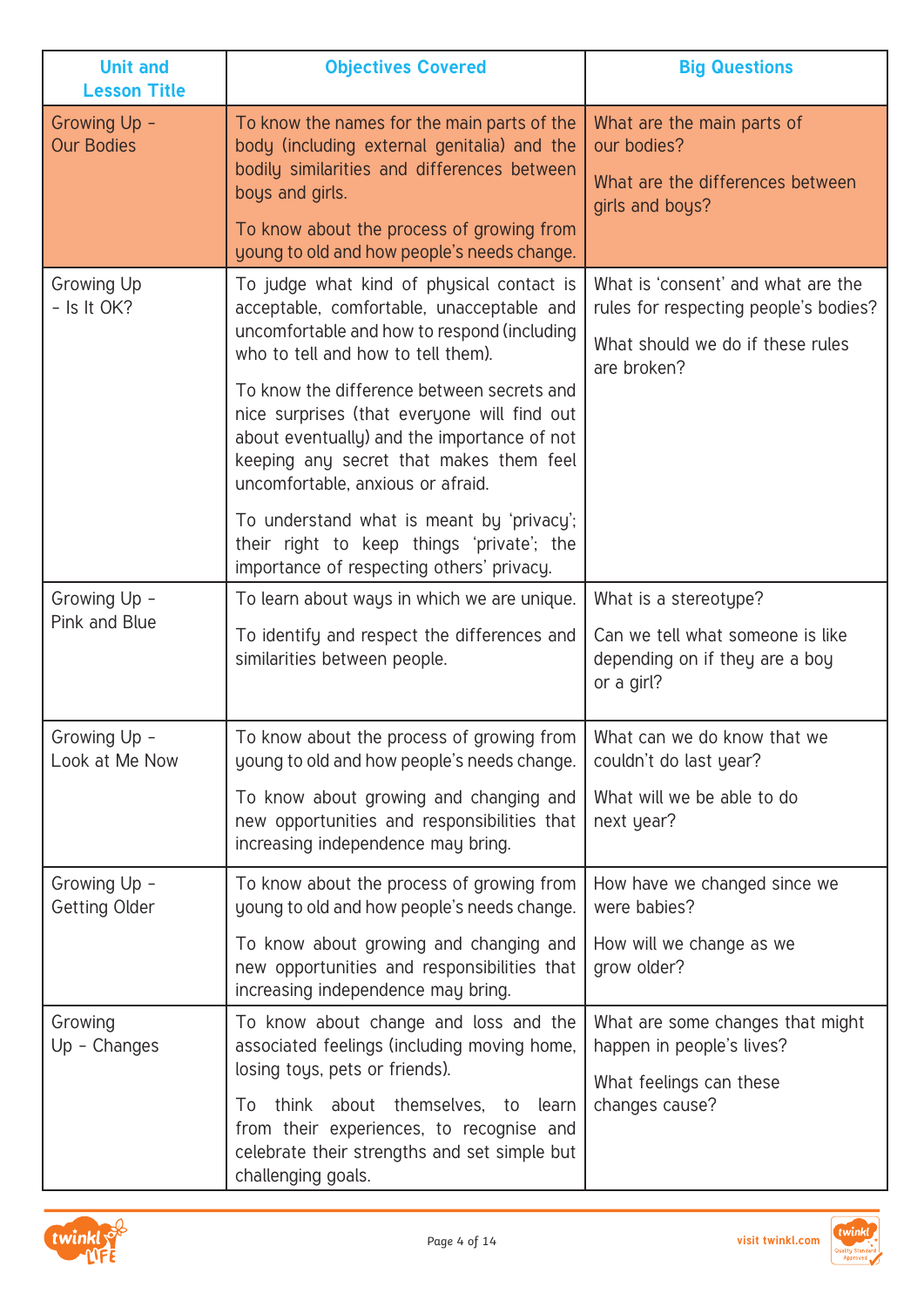| <b>Unit and</b><br><b>Lesson Title</b>              | <b>Objectives Covered</b>                                                                                                                                                                                                                                                                                                                                                                                                        | <b>Big Questions</b>                                                                                                                       |
|-----------------------------------------------------|----------------------------------------------------------------------------------------------------------------------------------------------------------------------------------------------------------------------------------------------------------------------------------------------------------------------------------------------------------------------------------------------------------------------------------|--------------------------------------------------------------------------------------------------------------------------------------------|
| TEAM - A New Start                                  | know about change,<br>including<br>transitions<br>To<br>(between key stages and schools), loss, separation,<br>divorce and bereavement.<br>To deepen their understanding of good and not so<br>good feelings, to extend their vocabulary to enable<br>them to explain both the range and intensity of their<br>feelings to others.                                                                                               | How does it feel to start a<br>new class?<br>What are we looking<br>forward to? Is there<br>anything we will miss?                         |
| TEAM - Together<br>Everyone<br><b>Achieves More</b> | To know that their actions affect themselves<br>and others.<br>To work collaboratively towards shared goals.                                                                                                                                                                                                                                                                                                                     | What are the features of a<br>good team?<br>How do team members<br>benefit from being<br>in a team?                                        |
| TEAM -<br><b>Working Together</b>                   | To know that their actions affect themselves<br>and others.<br>To work collaboratively towards shared goals.                                                                                                                                                                                                                                                                                                                     | How do the actions of our<br>team mates affect us?<br>How is our team affected<br>by our actions?                                          |
| TEAM - Being<br>Considerate                         | To develop strategies to resolve disputes and conflict<br>through negotiation and appropriate compromise<br>and to give rich and constructive feedback and<br>support to benefit others as well as themselves.<br>To recognise and respond appropriately to a wider<br>range of feelings in others.                                                                                                                              | How can we tell what our<br>team mates are feeling?<br>How can we respond to the<br>feelings of other people?                              |
| TEAM - When<br>Things Go Wrong                      | To develop strategies to resolve disputes and conflict<br>through negotiation and appropriate compromise<br>and to give rich and constructive feedback and<br>support to benefit others as well as themselves.<br>To know that their actions affect themselves<br>and others.<br>To resolve differences by looking at alternatives,<br>seeing and respecting others' points of view, making<br>decisions and explaining choices. | What happens when<br>we fall out with our<br>team members?<br>How can we solve<br>these problems?                                          |
| TEAM-<br>Responsibilities                           | To know that their actions affect themselves<br>and others.<br>To work collaboratively towards shared goals.                                                                                                                                                                                                                                                                                                                     | Why is it important that<br>everyone on a team fulfils<br>their responsibilities?<br>What are our<br>responsibilities<br>towards our team? |

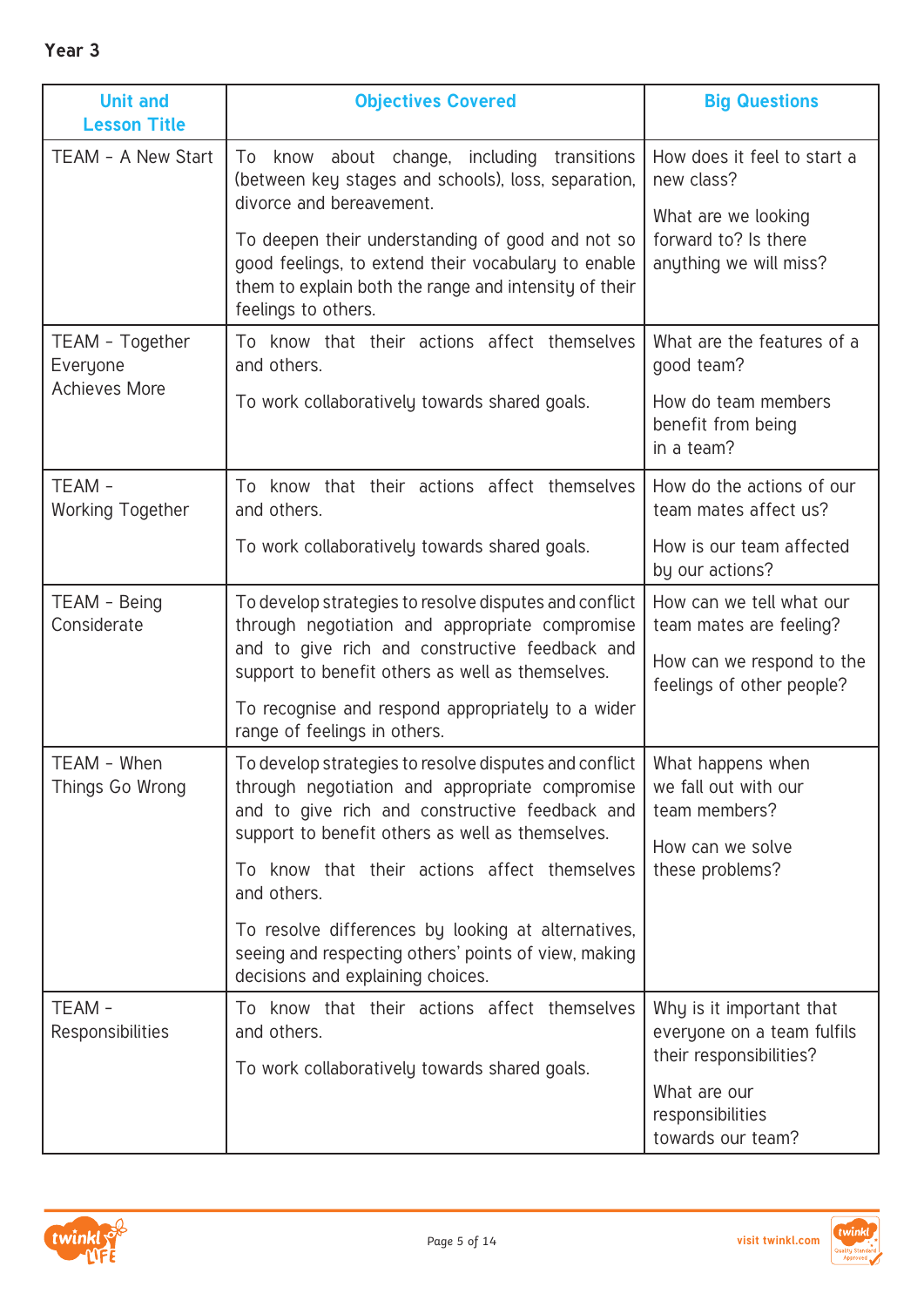| <b>Unit and</b><br><b>Lesson Title</b>   | <b>Objectives Covered</b>                                                                                                                                                                                                                       | <b>Big Questions</b>                                                                              |
|------------------------------------------|-------------------------------------------------------------------------------------------------------------------------------------------------------------------------------------------------------------------------------------------------|---------------------------------------------------------------------------------------------------|
| Be<br>Yourself - Pride                   | To reflect on and celebrate their achievements, identify their<br>strengths and areas for improvement, set high aspirations<br>and goals.                                                                                                       | What does it mean<br>to have pride in<br>ourselves?                                               |
|                                          | To deepen their understanding of good and not so good<br>feelings, to extend their vocabulary to enable them to explain<br>both the range and intensity of their feelings to others.                                                            | Why should we<br>be proud of our<br>achievements?                                                 |
| Be Yourself<br>- Feelings                | To deepen their understanding of good and not so good<br>feelings, to extend their vocabulary to enable them to explain<br>both the range and intensity of their feelings to others.                                                            | What are our main<br>feelings and emotions<br>called? What do they<br>feel like?                  |
|                                          | To know what positively and negatively affects their physical,<br>mental and emotional health.                                                                                                                                                  | When might these<br>feelings happen?                                                              |
| Be Yourself -<br><b>Express Yourself</b> | To deepen their understanding of good and not so good<br>feelings, to extend their vocabulary to enable them to explain<br>both the range and intensity of their feelings to others.                                                            | What can we do when<br>we feel unhappy or<br>uncomfortable?                                       |
|                                          | To recognise that they may experience conflicting emotions<br>and when they might need to listen to or overcome these.                                                                                                                          | Why is it important<br>to tell people<br>how you feel?                                            |
| Be Yourself -<br>Know Your Mind          | To know how pressure to behave in unacceptable, unhealthy<br>or risky ways can come from a variety of sources, including<br>people they know and the media.                                                                                     | What is 'being<br>assertive'?                                                                     |
|                                          | To recognise when they need help and to develop the skills<br>to ask for help; to use basic techniques for resisting pressure<br>to do something dangerous, unhealthy, that makes them<br>uncomfortable or anxious or that they think is wrong. | When and how can we<br>be assertive?                                                              |
|                                          | To recognise and manage 'dares'.                                                                                                                                                                                                                |                                                                                                   |
| Be Yourself -<br>Media Wise              | To explore and critique how the media present information.<br>To recognise how images in the media (and online) do not<br>always reflect reality and can affect how people feel about<br>themselves.                                            | What messages do we<br>get from the media<br>about how people<br>should look, feel<br>and behave? |
|                                          | To recognise and challenge stereotypes.                                                                                                                                                                                                         | Are those messages<br>realistic?                                                                  |
| Be Yourself -<br>Making It Right         | To reflect on and celebrate their achievements, identify their<br>strengths and areas for improvement, set high aspirations<br>and goals.                                                                                                       | What can we do if we<br>do something wrong or<br>make a mistake?                                  |
|                                          | To know that their actions affect themselves and others.                                                                                                                                                                                        | How can this help you                                                                             |
|                                          | To face new challenges positively by collecting information,<br>looking for help, making responsible choices, and taking action.                                                                                                                | in the future?                                                                                    |



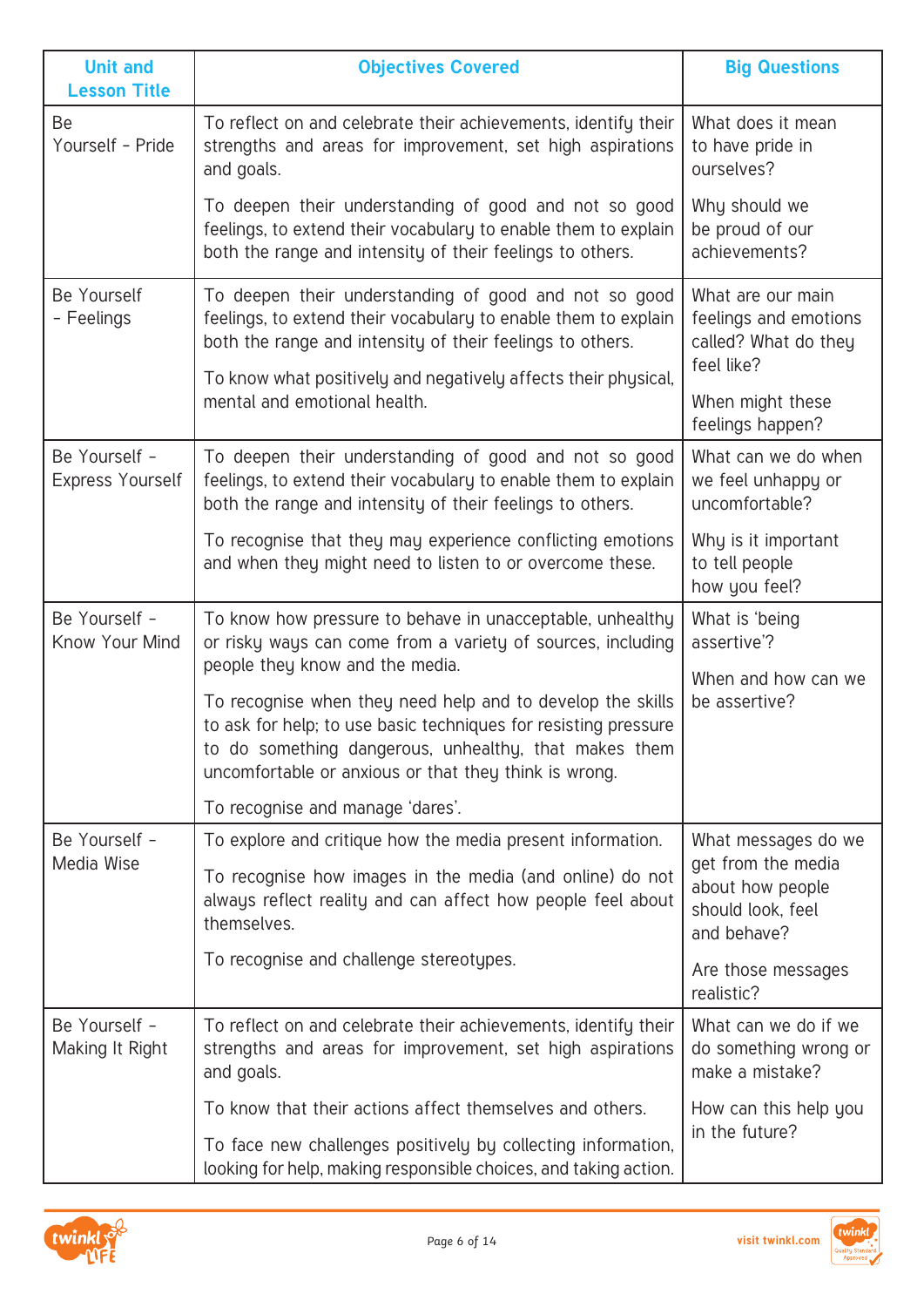| . .<br>w<br>۰.<br>× |  |
|---------------------|--|
|---------------------|--|

| <b>Unit and</b><br><b>Lesson Title</b> | <b>Objectives Covered</b>                                                                                                                                                                                                                  | <b>Big Questions</b>                                             |
|----------------------------------------|--------------------------------------------------------------------------------------------------------------------------------------------------------------------------------------------------------------------------------------------|------------------------------------------------------------------|
| $VIPS -$<br><b>Making Friends</b>      | To recognise and respond appropriately to a wider range of feelings<br>in others.                                                                                                                                                          | Why is it a good<br>idea to make<br>new friends?                 |
|                                        | To know that their actions affect themselves and others.                                                                                                                                                                                   | How can we make                                                  |
|                                        | To understand personal boundaries; to identify what they are<br>willing to share with their most special people; friends; classmates<br>and others; and that we all have rights to privacy.                                                | new friends?                                                     |
| $VIPS -$<br><b>Staying Friends</b>     | To recognise different types of relationship, including those<br>between acquaintances, friends, relatives and families.                                                                                                                   | How should we<br>treat our friends?                              |
|                                        | To recognise what constitutes a positive, healthy relationship<br>and develop the skills to form and maintain positive and healthy<br>relationships.                                                                                       | Why is it important<br>to be kind to<br>our friends?             |
| VIPs - Is This<br>a Good<br>Friend?    | To understand personal boundaries; to identify what they are<br>willing to share with their most special people; friends; classmates<br>and others; and that we all have rights to privacy.                                                | What makes a<br>good friend?                                     |
|                                        | To recognise ways in which a relationship can be unhealthy and<br>whom to talk to if they need support.                                                                                                                                    | What can we do if<br>someone is not a<br>good friend?            |
|                                        | To know how pressure to behave in unacceptable, unhealthy or<br>risky ways can come from a variety of sources, including people<br>they know and the media.                                                                                |                                                                  |
| $VIPS -$<br>Falling Out                | To resolve differences by looking at alternatives, seeing<br>and respecting others' points of view, making decisions and<br>explaining choices.                                                                                            | How and why do<br>people fall out with<br>their friends?         |
|                                        | To develop strategies to resolve disputes and conflict through<br>negotiation and appropriate compromise and to give rich and<br>constructive feedback and support to benefit others as well as<br>themselves.                             | What can<br>we do when<br>this happens?                          |
|                                        | To recognise what constitutes a positive, healthy relationship<br>and develop the skills to form and maintain positive and healthy<br>relationships.                                                                                       |                                                                  |
| $VIPS -$<br><b>Bullying</b>            | To realise the nature and consequences of discrimination, teasing,<br>bullying and aggressive behaviours (including cyber bullying, use<br>of prejudice-based language, 'trolling', how to respond and ask<br>for help).                   | What are the<br>different ways<br>that people can<br>be bullied? |
|                                        | To realise the consequences of anti-social, aggressive and harmful<br>behaviours such as bullying and discrimination of individuals<br>and communities; to develop strategies for getting support for<br>themselves or for others at risk. | How can this<br>affect the<br>people involved?                   |
|                                        | To recognise ways in which a relationship can be unhealthy and<br>whom to talk to if they need support.                                                                                                                                    |                                                                  |

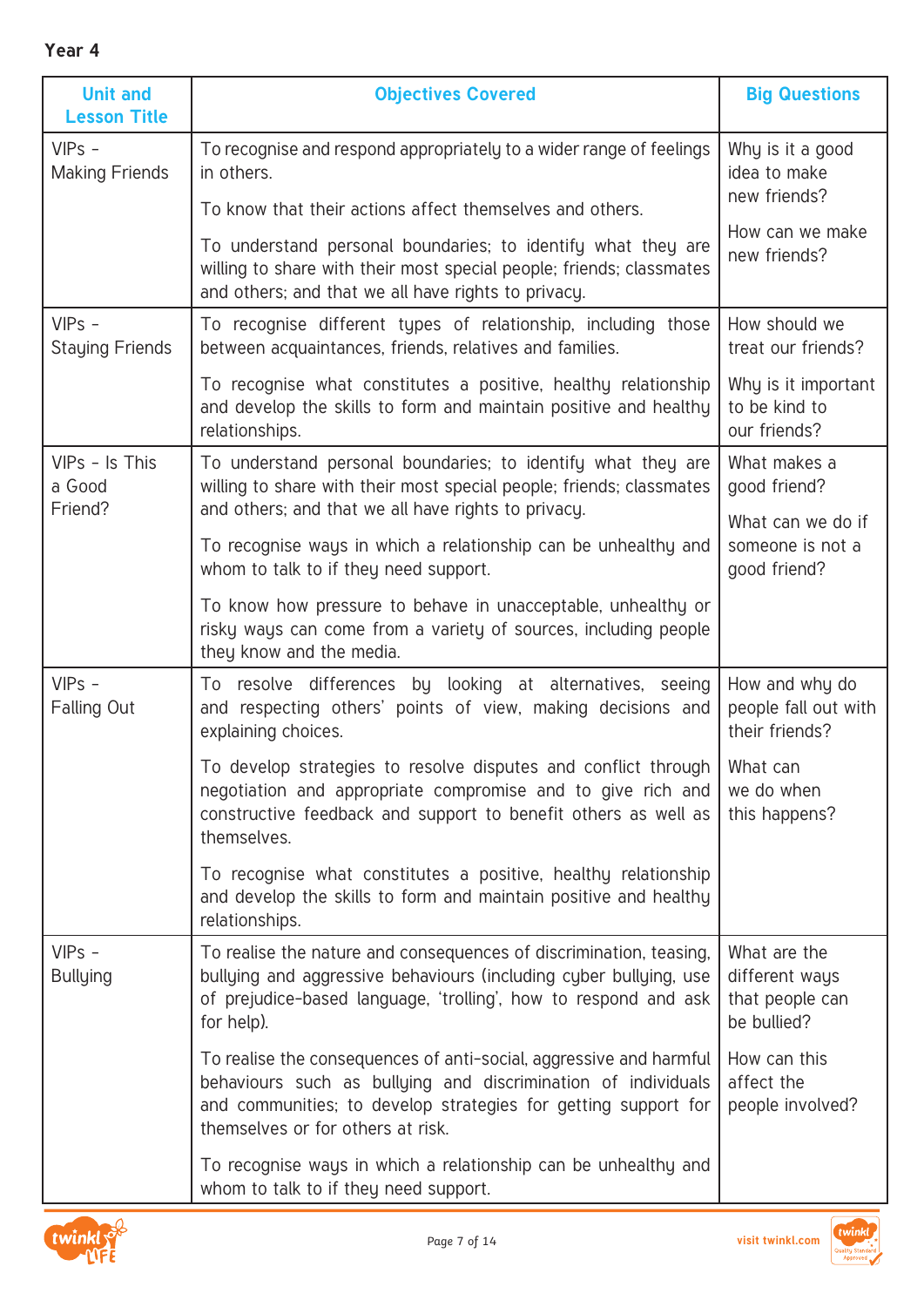| $VIPS -$<br>Anti-Bullying | To realise the nature and consequences of discrimination, teasing,<br>bullying and aggressive behaviours (including cyber bullying, use<br>of prejudice-based language, 'trolling', how to respond and ask<br>for help).<br>To realise the consequences of anti-social, aggressive and harmful<br>behaviours such as bullying and discrimination of individuals<br>and communities; to develop strategies for getting support for<br>themselves or for others at risk. | What can we<br>do if we are<br>being bullied?<br>What can we<br>do if we know<br>someone else is<br>being bullied? |
|---------------------------|------------------------------------------------------------------------------------------------------------------------------------------------------------------------------------------------------------------------------------------------------------------------------------------------------------------------------------------------------------------------------------------------------------------------------------------------------------------------|--------------------------------------------------------------------------------------------------------------------|
|                           | To be able to recognise bullying and abuse in all its forms (including<br>prejudice-based bullying both in person, online and through<br>social media).                                                                                                                                                                                                                                                                                                                |                                                                                                                    |

| <b>Unit and</b><br><b>Lesson Title</b>              | <b>Objectives Covered</b>                                                                                                                                                   | <b>Big Questions</b>                                                     |
|-----------------------------------------------------|-----------------------------------------------------------------------------------------------------------------------------------------------------------------------------|--------------------------------------------------------------------------|
| Growing<br>Up - Human<br>Reproduction               | To know about human reproduction.<br>To know how their body will, and their emotions may, change as<br>they approach and move through puberty.                              | What are the<br>differences<br>between the<br>male and<br>female bodies? |
|                                                     |                                                                                                                                                                             | What are the male<br>and female parts<br>of the body for?                |
| Growing Up -<br>Changes in Boys                     | To know about human reproduction.<br>To know how their body will, and their emotions may, change as<br>they approach and move through puberty.                              | What changes<br>happen to<br>boys' bodies as<br>they grow up?            |
|                                                     |                                                                                                                                                                             | Why do these<br>changes happen?                                          |
| Growing Up -<br>Changes in Girls                    | To know about human reproduction.<br>To know how their body will, and their emotions may, change as<br>they approach and move through puberty.                              | What changes<br>happen to<br>girls' bodies as<br>they grow up?           |
|                                                     |                                                                                                                                                                             | Why do these<br>changes happen?                                          |
| Growing Up<br>- Changes in<br><b>Boys and Girls</b> | To know how their body will, and their emotions may, change as<br>they approach and move through puberty.<br>To recognise that they may experience conflicting emotions and | How do feelings<br>change as<br>we grow up?                              |
|                                                     | when they might need to listen to or overcome these.                                                                                                                        | What is a<br>crush and how<br>does it feel?                              |



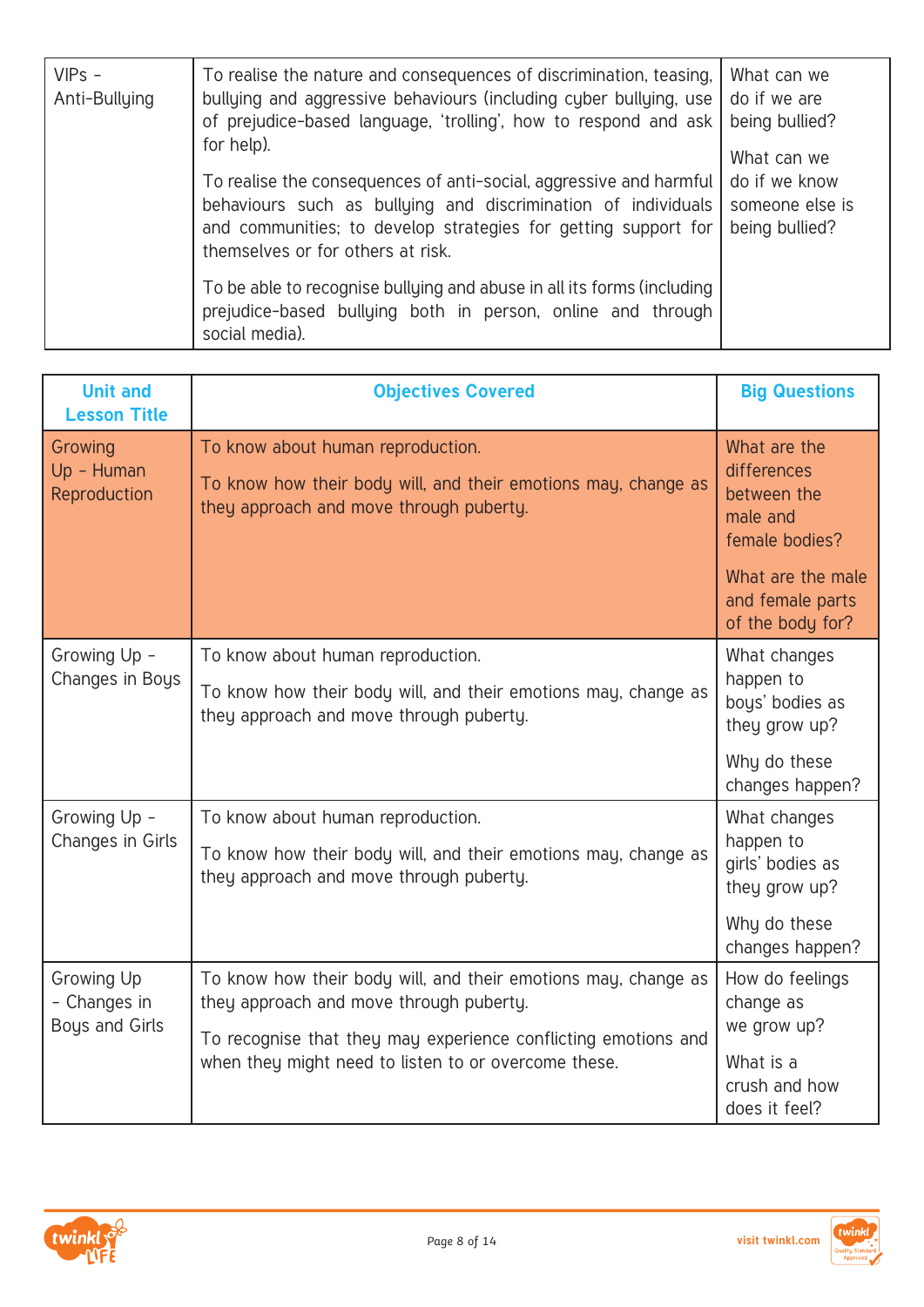| Growing Up -<br>Relationships<br>and Families   | To know that civil partnerships and marriage are examples of a<br>public demonstration of the commitment made between two people<br>who love and care for each other and want to spend their lives<br>together and who are of the legal age to make that commitment.<br>To know that two people who love and care for one another can<br>be in a committed relationship and not be married or in a civil<br>partnership.<br>To know that marriage is a commitment freely entered into by both<br>people, that no one should marry if they don't absolutely want to<br>do so or are not making this decision freely for themselves. | What are loving<br>relationships like?<br>What kinds of<br>families are there? |
|-------------------------------------------------|------------------------------------------------------------------------------------------------------------------------------------------------------------------------------------------------------------------------------------------------------------------------------------------------------------------------------------------------------------------------------------------------------------------------------------------------------------------------------------------------------------------------------------------------------------------------------------------------------------------------------------|--------------------------------------------------------------------------------|
| <b>Growing Up</b><br>- Where Do I<br>Come From? | To know about Human Reproduction.                                                                                                                                                                                                                                                                                                                                                                                                                                                                                                                                                                                                  | How are<br>babies made?<br>How are<br>babies born?                             |



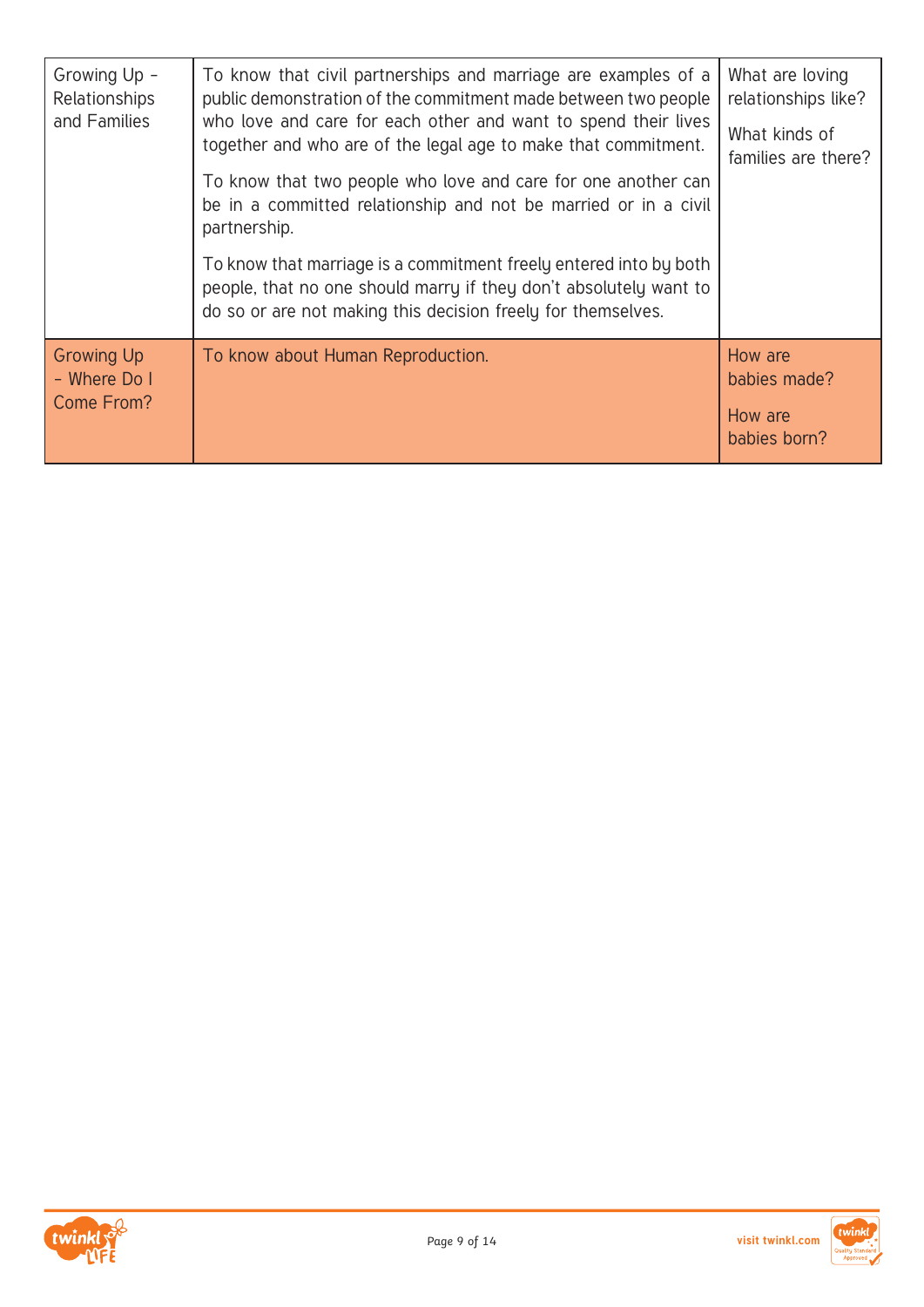| т.<br>w<br>× | ۰.<br>× |
|--------------|---------|
|--------------|---------|

| <b>Unit and</b><br><b>Lesson Title</b>                | <b>Objectives Covered</b>                                                                                                                                                                                                                                                                                                                                                                                                                                                                   | <b>Big Questions</b>                                                                                                                                        |
|-------------------------------------------------------|---------------------------------------------------------------------------------------------------------------------------------------------------------------------------------------------------------------------------------------------------------------------------------------------------------------------------------------------------------------------------------------------------------------------------------------------------------------------------------------------|-------------------------------------------------------------------------------------------------------------------------------------------------------------|
| TEAM-<br>Together<br>Everyone<br><b>Achieves More</b> | To know that their actions affect themselves and others.<br>To work collaboratively towards shared goals.                                                                                                                                                                                                                                                                                                                                                                                   | Can we think of any teams<br>that we admire?<br>What are the attributes<br>that make a good team?                                                           |
| TEAM-<br>Communicate                                  | To know that their actions affect themselves and others.<br>To listen and respond respectfully to a wide range of<br>people, to feel confident to raise their own concerns,<br>to recognise and care about other people's feelings and<br>to try to see, respect and if necessary constructively<br>challenge others' points of view.<br>To recognise and respond appropriately to a wider range<br>of feelings in others.                                                                  | How can we make our<br>views heard without falling<br>out with others?<br>How can we respond<br>respectfully to other<br>people's feelings<br>and opinions? |
| TEAM-<br>Collaborate                                  | To know that their actions affect themselves and others.<br>To work collaboratively towards shared goals.                                                                                                                                                                                                                                                                                                                                                                                   | What does<br>collaborate mean?<br>When have we worked<br>collaboratively?                                                                                   |
| TEAM-<br>Compromise                                   | To recognise and respond appropriately to a wider range<br>of feelings in others.<br>To develop strategies to resolve disputes and conflict<br>through negotiation and appropriate compromise and<br>to give rich and constructive feedback and support to<br>benefit others as well as themselves.<br>To resolve differences by looking at alternatives, seeing<br>and respecting others' points of view, making decisions<br>and explaining choices.                                      | What is compromise?<br>How can compromising<br>help to resolve difficult<br>situations?                                                                     |
| TEAM - Care                                           | To listen and respond respectfully to a wide range of<br>people, to feel confident to raise their own concerns,<br>to recognise and care about other people's feelings and<br>to try to see, respect and if necessary constructively<br>challenge others' points of view.<br>To develop strategies to resolve disputes and conflict<br>through negotiation and appropriate compromise and<br>to give rich and constructive feedback and support to<br>benefit others as well as themselves. | How can we be sensitive to<br>the feelings of others?<br>How can we make other<br>people feel valued?                                                       |
| TEAM - Shared<br><b>Responsibilities</b>              | To know why and how rules and laws that protect them<br>and others are made and enforced, why different rules<br>are needed in different situations and how to take part in<br>making and changing rules.                                                                                                                                                                                                                                                                                   | Why are responsibilities<br>important in a team?<br>What are the most<br>important responsibilities<br>for our team?                                        |

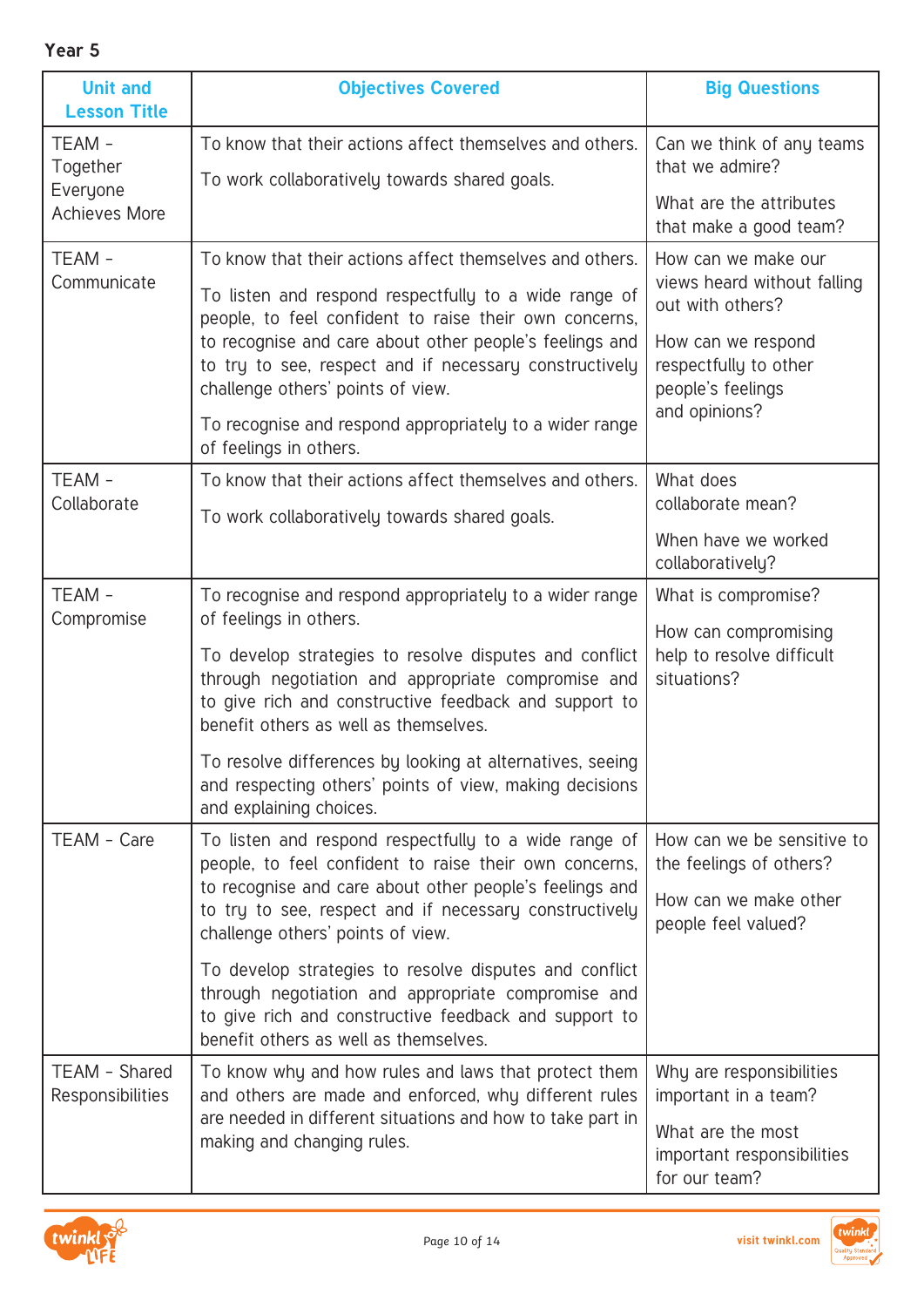| <b>Unit and</b><br><b>Lesson Title</b>          | <b>Objectives Covered</b>                                                                                                                                                                                                                                                                                      | <b>Big Questions</b>                                                                                                                                       |
|-------------------------------------------------|----------------------------------------------------------------------------------------------------------------------------------------------------------------------------------------------------------------------------------------------------------------------------------------------------------------|------------------------------------------------------------------------------------------------------------------------------------------------------------|
| Be Yourself -<br>You Are Unique                 | To reflect on and celebrate their achievements, identify their<br>strengths and areas for improvement, set high aspirations<br>and goals.                                                                                                                                                                      | Is it OK to think and<br>feel differently from<br>other people?                                                                                            |
|                                                 | To recognise that they may experience conflicting emotions<br>and when they might need to listen to or overcome these.                                                                                                                                                                                         | What does 'being an<br>individual' mean, and why<br>is this a good thing?                                                                                  |
| Be Yourself -<br>Let It Out!                    | To deepen their understanding of good and not so good<br>feelings, to extend their vocabulary to enable them to explain<br>both the range and intensity of their feelings to others.<br>To recognise that they may experience conflicting emotions<br>and when they might need to listen to or overcome these. | Why is it important to<br>share our thoughts<br>and feelings with those<br>around us?<br>How can we communicate<br>our thoughts and feelings<br>to others? |
| Be Yourself -<br>Uncomfortable<br>Feelings      | To deepen their understanding of good and not so good<br>feelings, to extend their vocabulary to enable them to explain<br>both the range and intensity of their feelings to others.                                                                                                                           | What are some of the<br>uncomfortable feelings<br>that people can feel?                                                                                    |
|                                                 | To recognise when they need help and to develop the<br>skills to ask for help; to use basic techniques for resisting<br>pressure to do something dangerous, unhealthy, that makes<br>them uncomfortable or anxious or that they think is wrong.                                                                | What can we do to<br>manage them?                                                                                                                          |
| Be Yourself -<br>The Confidence<br><b>Trick</b> | To face new challenges positively by collecting information,<br>looking for help, making responsible choices, and taking action.<br>To deepen their understanding of good and not so good<br>feelings, to extend their vocabulary to enable them to explain                                                    | What situations<br>might make us feel<br>nervous or shy?<br>How can we feel and act                                                                        |
|                                                 | both the range and intensity of their feelings to others.                                                                                                                                                                                                                                                      | more confident in these<br>situations?                                                                                                                     |
| Be Yourself<br>- Do the<br><b>Right Thing</b>   | To know how to make informed choices (including recognising<br>that choices can have positive, neutral and negative<br>consequences and to begin to understand the concept of a<br>'balanced lifestyle'.                                                                                                       | How can we know<br>what to do in a tricky<br>situation?                                                                                                    |
|                                                 | To face new challenges positively by collecting information,<br>looking for help, making responsible choices, and taking action.                                                                                                                                                                               | How can we do the<br>right thing even if<br>others do not?                                                                                                 |
| Be Yourself -<br>Making Amends                  | To reflect on and celebrate their achievements, identify their<br>strengths and areas for improvement, set high aspirations<br>and goals.                                                                                                                                                                      | How might we feel if we<br>have made a mistake or<br>done something wrong?                                                                                 |
|                                                 | To face new challenges positively by collecting information,<br>looking for help, making responsible choices, and taking action.                                                                                                                                                                               | What can we do about it?                                                                                                                                   |

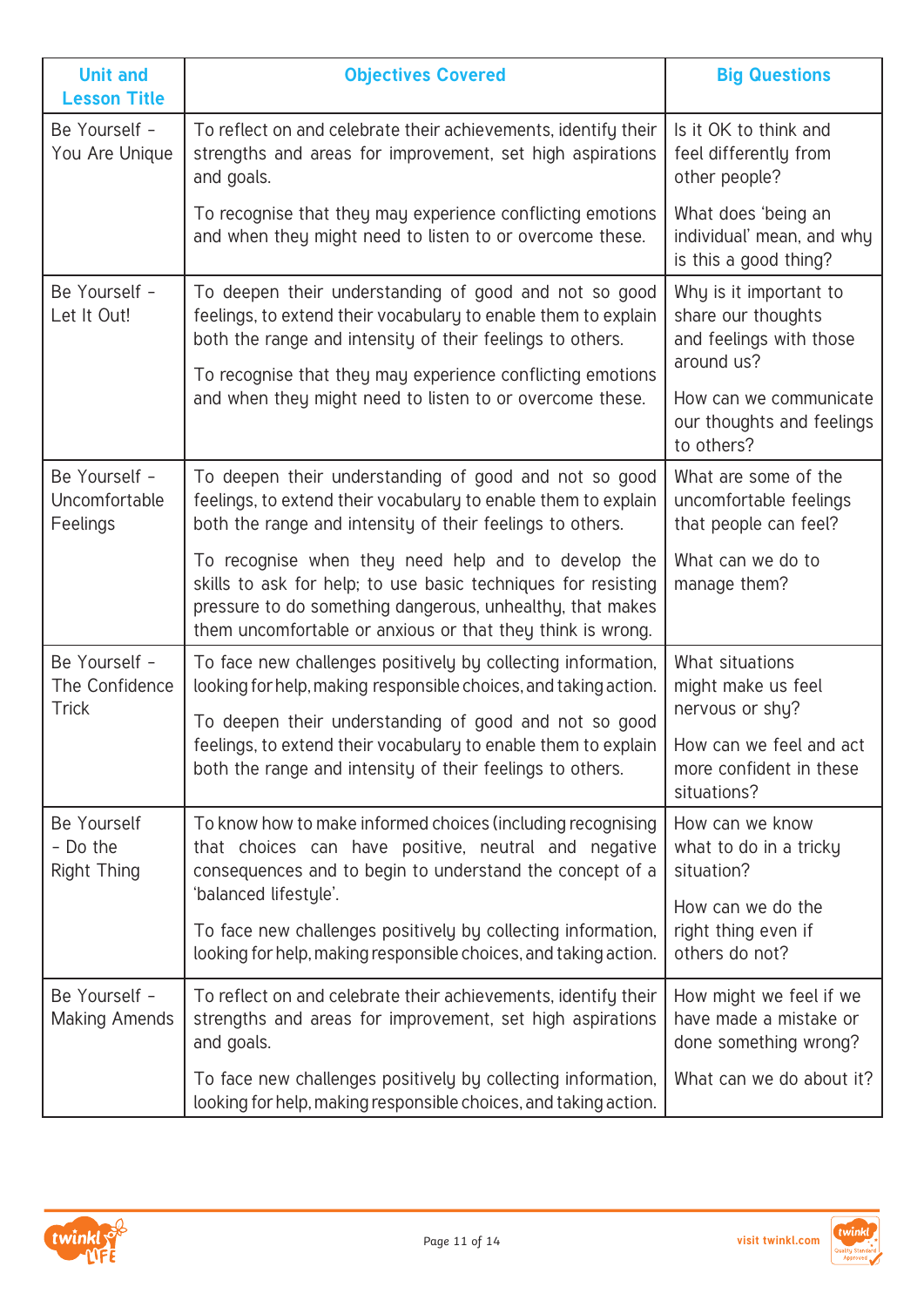| <b>Unit and</b><br><b>Lesson Title</b> | <b>Objectives Covered</b>                                                                                                                                                                                                                                                                                                                                                                                                                              | <b>Big Questions</b>                                                                                                                                                                                      |
|----------------------------------------|--------------------------------------------------------------------------------------------------------------------------------------------------------------------------------------------------------------------------------------------------------------------------------------------------------------------------------------------------------------------------------------------------------------------------------------------------------|-----------------------------------------------------------------------------------------------------------------------------------------------------------------------------------------------------------|
| VIPs - Family<br>and Friends           | To recognise different types of relationship, including those<br>between acquaintances, friends, relatives and families.<br>To know that their actions affect themselves and others.<br>To recognise what constitutes a positive, healthy<br>relationship and develop the skills to form and maintain<br>positive and healthy relationships.                                                                                                           | Who are the important<br>people in our lives? Why<br>are they important?<br>Why is it important to<br>treat them kindly? What<br>can happen if we don't<br>treat your family and<br>friends with respect? |
| VIPs - Think<br>Before You Act         | To know that their actions affect themselves and others.<br>To recognise and respond appropriately to a wider range<br>of feelings in others.                                                                                                                                                                                                                                                                                                          | What are the<br>consequences of<br>behaving unkindly to the<br>people around us?<br>How can we calm down<br>when we are feeling<br>angry or upset with<br>other people?                                   |
| VIPs - It's OK<br>to Disagree!         | To develop strategies to resolve disputes and conflict<br>through negotiation and appropriate compromise and<br>to give rich and constructive feedback and support to<br>benefit others as well as themselves.<br>To resolve differences by looking at alternatives, seeing<br>and respecting others' points of view, making decisions<br>and explaining choices.<br>To recognise and respond appropriately to a wider range<br>of feelings in others. | Do people who care<br>about each other always<br>have to agree?<br>How can we resolve<br>disagreements without<br>falling out?                                                                            |
| VIPs - You Decide                      | To know how pressure to behave in unacceptable,<br>unhealthy or risky ways can come from a variety of<br>sources, including people they know and the media.<br>To recognise when they need help and to develop the<br>skills to ask for help; to use basic techniques for resisting<br>pressure to do something dangerous, unhealthy, that<br>makes them uncomfortable or anxious or that they<br>think is wrong.<br>To recognise and manage 'dares'.  | When might we feel<br>under pressure to do<br>something that we feel<br>unsure about or don't<br>want to do?<br>What can we do when<br>this happens?                                                      |

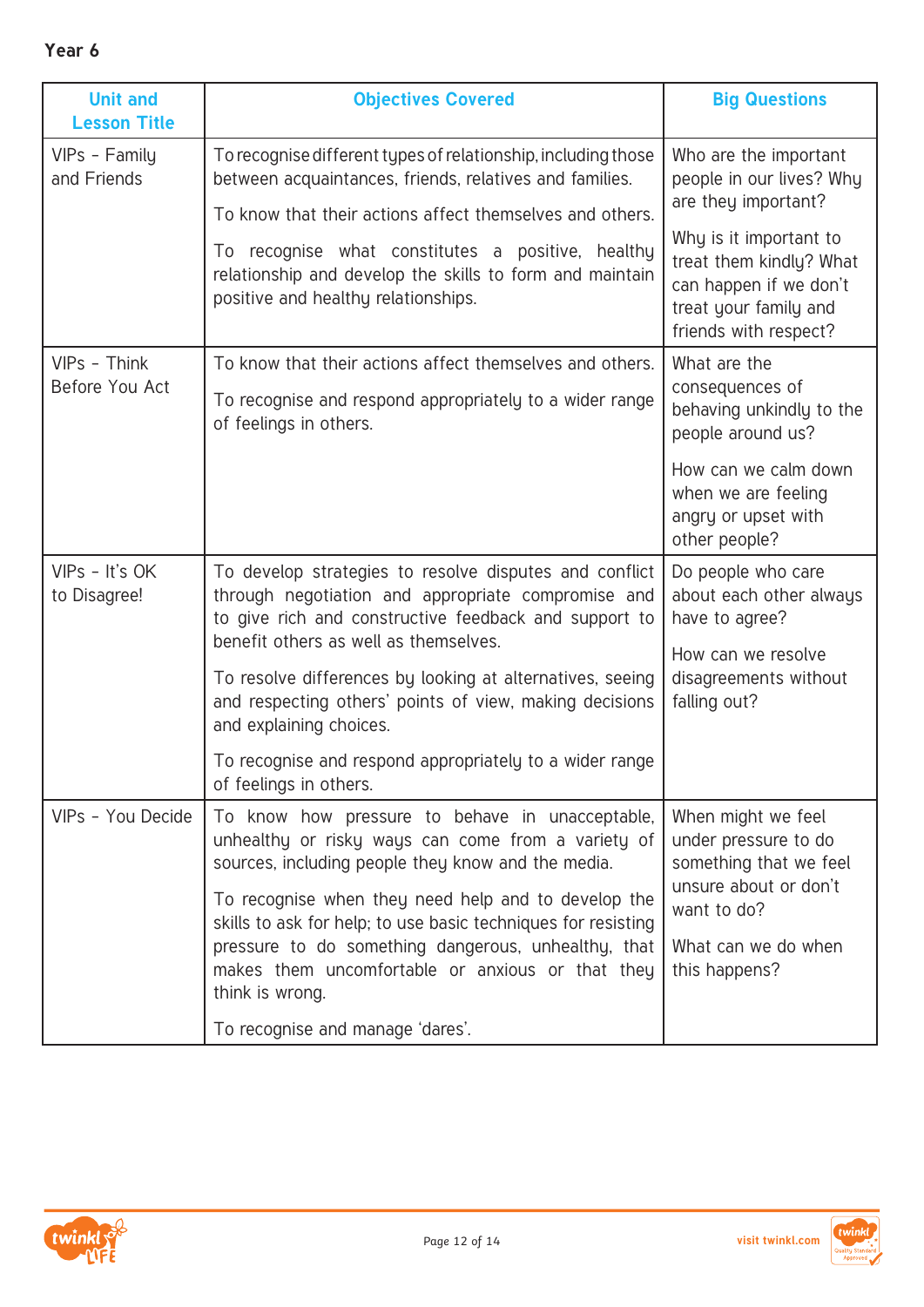| VIPs - Secrets                   | To understand the concept of 'keeping something<br>confidential or secret', when they should or should not<br>agree to this and when it is right to 'break a confidence'<br>or 'share a secret'.<br>To recognise ways in which a relationship can be unhealthy<br>and whom to talk to if they need support.<br>To understand personal boundaries; to identify what<br>they are willing to share with their most special people;<br>friends; classmates and others; and that we all have rights<br>to privacy. | When is it OK to<br>keep a secret?<br>When is this not OK?<br>How can we know<br>when we should<br>break a confidence or<br>tell a secret?            |
|----------------------------------|---------------------------------------------------------------------------------------------------------------------------------------------------------------------------------------------------------------------------------------------------------------------------------------------------------------------------------------------------------------------------------------------------------------------------------------------------------------------------------------------------------------|-------------------------------------------------------------------------------------------------------------------------------------------------------|
| $VIPS -$<br><b>False Friends</b> | To recognise different types of relationship, including those<br>between acquaintances, friends, relatives and families.<br>To recognise ways in which a relationship can be unhealthy<br>and whom to talk to if they need support.<br>To understand personal boundaries; to identify what<br>they are willing to share with their most special people;<br>friends; classmates and others; and that we all have rights<br>to privacy.                                                                         | What are some of the<br>signs of an unhealthy or<br>risky relationship?<br>When might it be best to<br>end a relationship, and<br>how can we do this? |

| <b>Unit and</b><br><b>Lesson Title</b>   | <b>Objectives Covered</b>                                                                                                                            | <b>Big Questions</b>                                                                |
|------------------------------------------|------------------------------------------------------------------------------------------------------------------------------------------------------|-------------------------------------------------------------------------------------|
| Growing Up -<br><b>Changing Bodies</b>   | To know how their body will, and their emotions may,<br>change as they approach and move through puberty.                                            | What are the changes<br>that occur in boys'<br>and girls' bodies<br>during puberty? |
|                                          |                                                                                                                                                      | How can we look after<br>our changing bodies<br>as we grow?                         |
| Growing Up -<br><b>Emotional Changes</b> | To know how their body will, and their emotions may,<br>change as they approach and move through puberty.<br>To recognise and challenge stereotypes. | How might our thoughts<br>and feelings change<br>during puberty?                    |
|                                          |                                                                                                                                                      | How can we deal<br>with difficult feelings<br>and moods?                            |